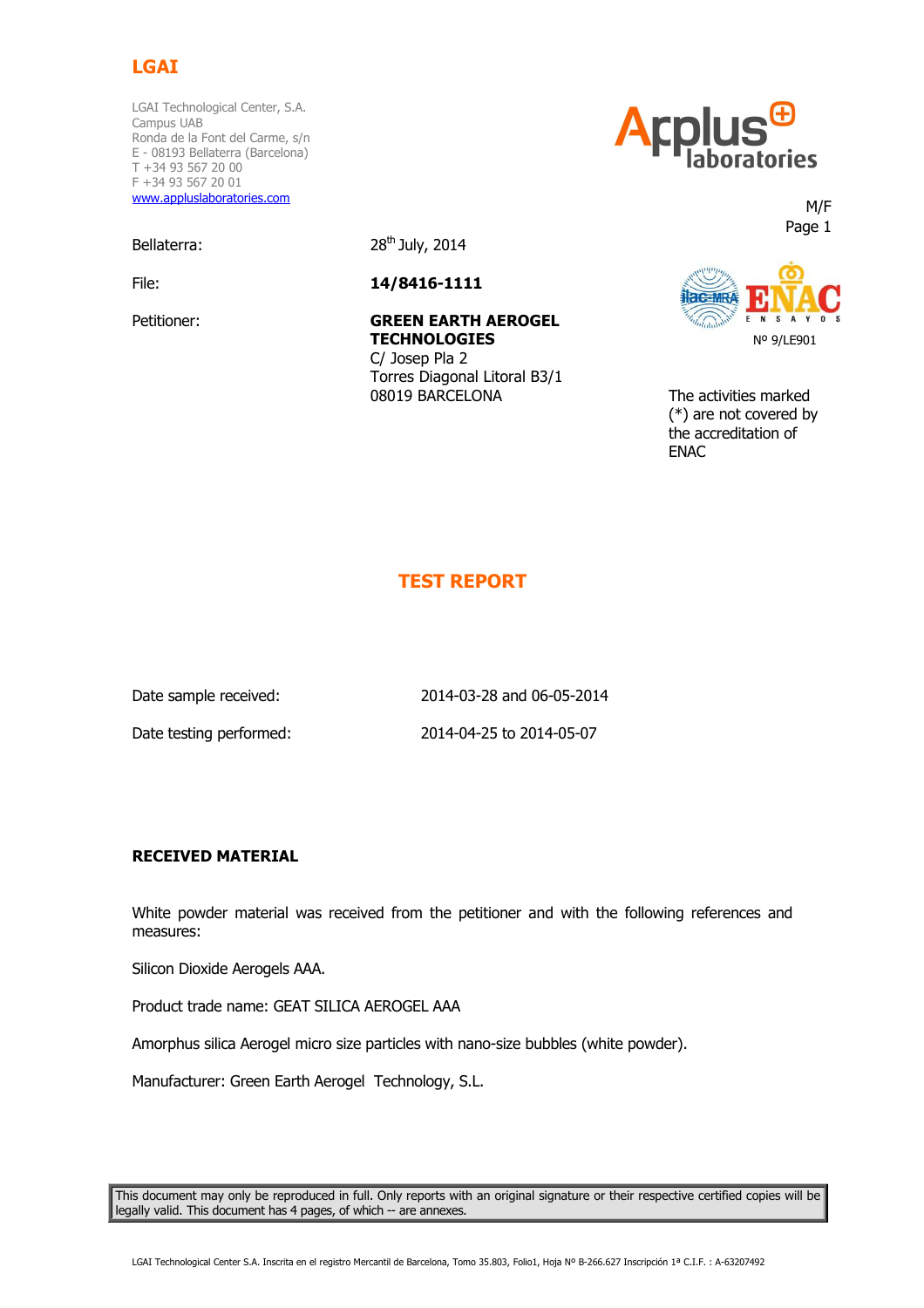

| Sample identification  | Dimensions of each<br>sample (m) | Quantity | Sample number<br>(laboratory) |
|------------------------|----------------------------------|----------|-------------------------------|
| <b>GREEN EARTH AAA</b> | $0,16 \times 0,16 \times 0,06$   |          | 1111                          |

Note: It is added the last column to introduce the sample identification number according to the laboratory.

## **REQUESTED TESTS**

Determination of the thermal conductivity according to the standard UNE-EN 12667:2002.

#### **TEST METHOD**

Tests based on the Standard UNE-EN 12667:2002 "Thermal performance of building materials and products. Determination of thermal resistance by means of guarded hot plate and heat flow meter methods. Products of high and medium thermal resistance."

Thermal conductivity is measured using a heat flow meter for a sample of symmetrical dimensions 500 x 500 mm, with an area of measurement of 150 x 150 mm, identified as Lambda-Meter EP 500, with equipment nº 170196. The environmental atmosphere of the place that surrounded the equipment during the test is maintained between 23±5 ºC.

In this equipment the sample is assembled horizontally with descending flow. The position of the hot side of the sample is the superior one.

This equipment has been verified in date 2014-07-03 using the sample pattern ETAL 125\_1\_PS of expanded polystyrene (EPS) certified by the Lambda-Messtechnik GMBH Dresden in date 2010-10- 24 and with a value of 0'0329 W/m·K.

To be able to perform the test, the material in bulk was applied inside a frame made of expanded polystyrene, over an aluminum sheet and covered with a plastic film, so that the product remains collected inside the frame.

#### **SAMPLES CONDITIONING (\*)**

According to the specifications given by the petitioner, the sample is tested as received.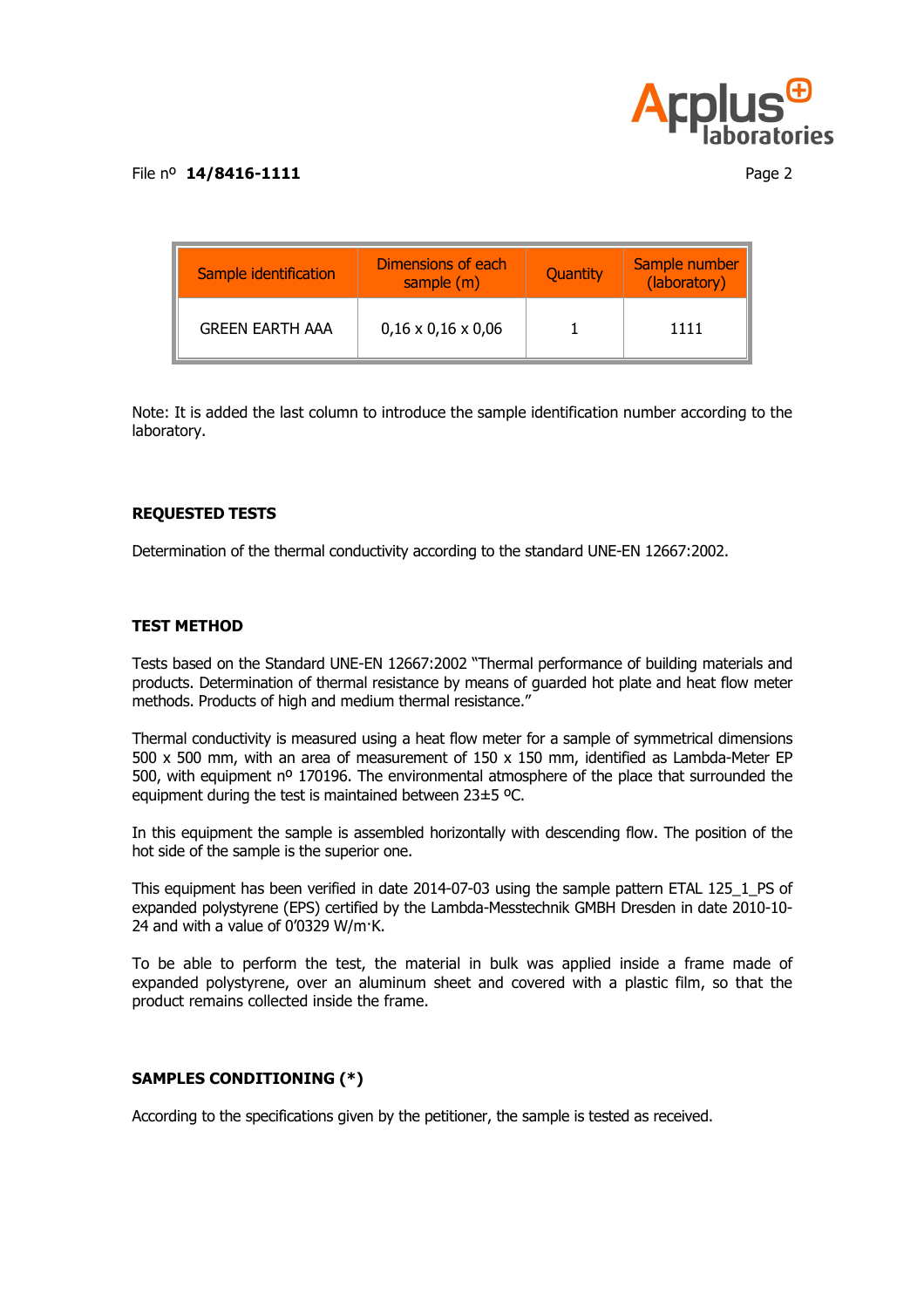

File nº **14/8416-1111** Page 3

## **DENSITY AND MASS CHANGE**

∆m<sub>r</sub> : Relative mass change of the material as received due to drying.

 $\Delta$ m<sub>c</sub> : Relative mass change of the material due to a more complex conditioning procedure.

∆mw : Relative mass change for the material before and after the test.

 $\rho_c$  : Material density after a most complex conditioning process (until equilibrium with the normal atmosphere of the laboratory)

### - **Conditioned samples.**

| <b>Sample</b> | Thickness $(m)^*$ |          | $\Delta m_r$ ** | $\Delta m_c$ ** | Density $\rho_c$<br>$(Kq/m^3)$ <sup>***</sup> |
|---------------|-------------------|----------|-----------------|-----------------|-----------------------------------------------|
|               | 0,0566            | Measured |                 |                 | 325,5                                         |

\* Thickness as measured according to the test procedure C5210451

\*\* Conditioning is not performed, according to the petitioner.

\*\*\* From the dimensions of the sample, the thickness as indicated previously and conditioned mass of the sample.

#### - **Tested samples.**

| Sample <sup>1</sup> | $\Delta$ Thickness<br>$(m)$ **** | $\Delta m_{\rm w}$ | <b>Temperature</b><br>difference (K) | <b>Average Ta during</b><br>test $(°C)$ |
|---------------------|----------------------------------|--------------------|--------------------------------------|-----------------------------------------|
| 1111                |                                  | 0,0000             | 15,0                                 | 10,0                                    |

\*\*\*\* No variation is observed in the dimensions of the sample, so that ∆ thickness=0.

The test was carried out by the operator Rafael Carreras.